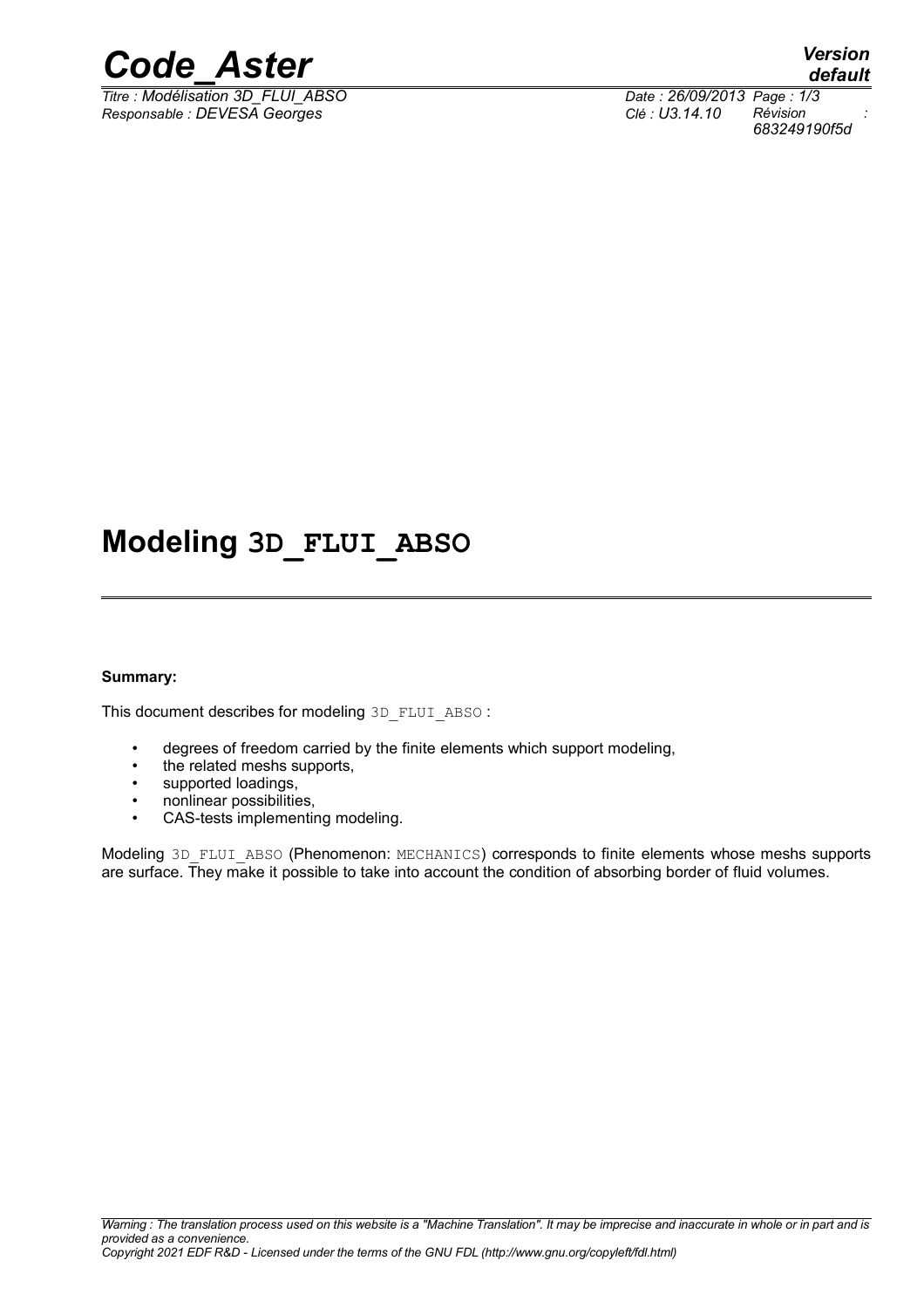# *Code\_Aster Version*

 $\overline{T}$ *Titre : Modélisation 3D\_FLUI\_ABSO Responsable : DEVESA Georges Clé : U3.14.10 Révision :*

*default 683249190f5d*

## **1 Discretization**

#### **1.1 Degrees of freedom**

| Modeling     | Degrees of freedom (with each node top)                 |
|--------------|---------------------------------------------------------|
| 3D FLUI ABSO | NEAR : pressure<br>PHI: potential of displacement fluid |

### **1.2 Mesh support of the matrices of rigidity**

The meshs supports of the finite elements can be quadrangles or triangles. The elements are isoparametric.

| <b>Modeling</b> | Mesh  | Interpolation | <b>Remarks</b> |
|-----------------|-------|---------------|----------------|
| 3D FLUI ABSO    | TRIA3 | linear        |                |
|                 | TRIA6 | quadratic     |                |
|                 | OUAD4 | linear        |                |
|                 | QUAD8 | quadratic     |                |
|                 | OUAD9 |               |                |

### **1.3 Mesh support of the loadings**

The same ones as previously.

## **2 Supported loadings**

| AFFE CHAR MECA<br>$\overline{\phantom{0}}$ | 3D FLUI ABSO | Remarks |
|--------------------------------------------|--------------|---------|
| DDL IMPO                                   | FDLV111A     |         |